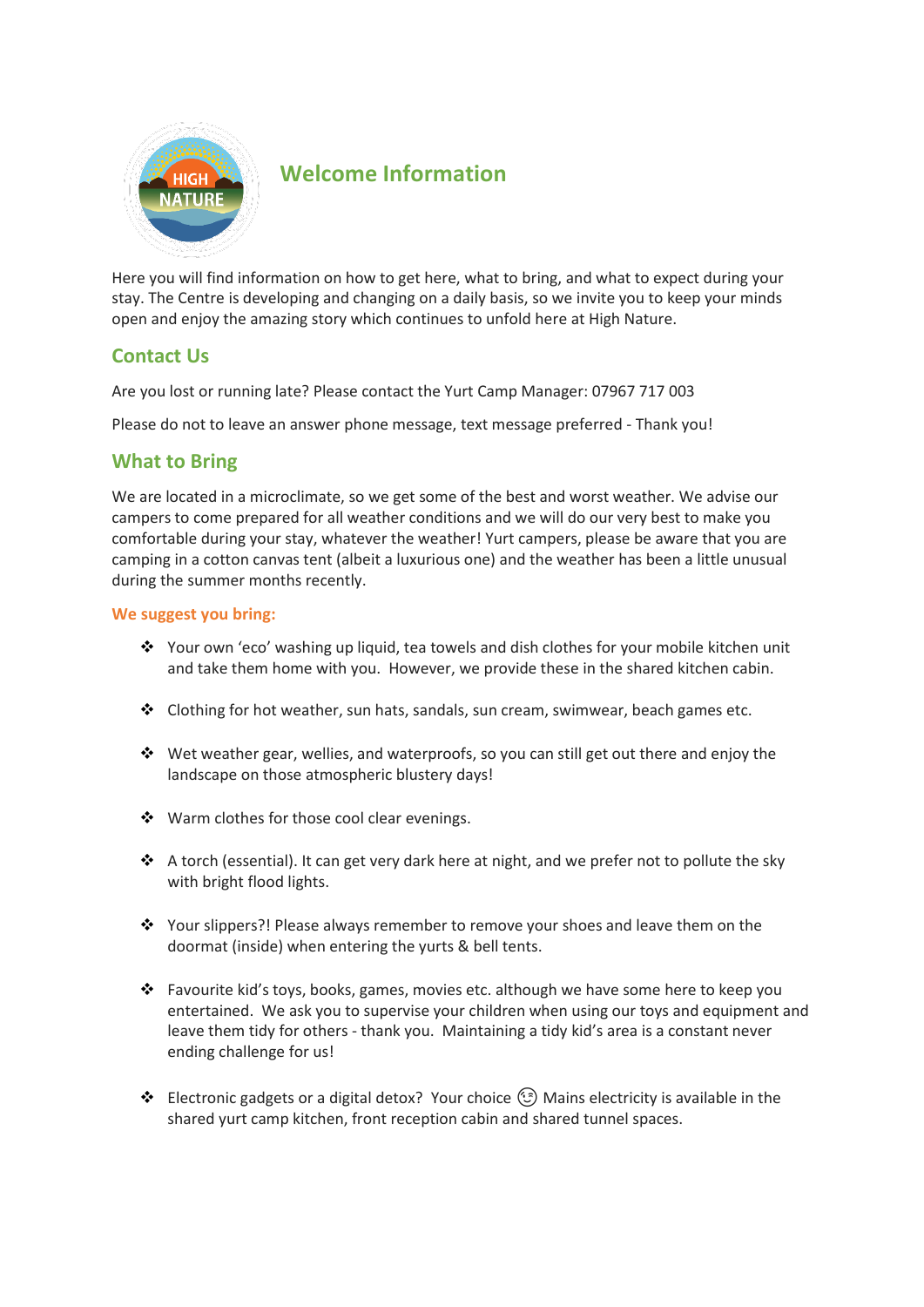- ❖ Cash / Debit Cards: Our nearest cash point is a ferry ride away in Salcombe, so we advise you to bring plenty of cash with you if you prefer to stay in the immediate area. However, we are in the process of getting a card machine.
- $\dots$  Picnic benches are provided outside the yurts, but guests may wish to bring their own comfy camping chairs for relaxing outside your tents.
- ❖ Sleeping masks and ear plugs? We feel the need to warn you that the wind can be a bit noisy here during a storm and the sun comes up early during the summer season!
- ❖ Finally, PLEASE let us know if anything is damaged so we can fix/replace it before the next arrivals, thank you :)

### **What We Provide**

**Yurts** - We try to provide you with everything you need. Yurts are furnished with a wood burner, beds, and futons for sleeping on, plus 12v lighting and additional furniture for sitting and storage etc. One basket of wood and kindling is provided, more available to purchase (£15 per barrow). Your linen pack (including a bath towel) will be provided in your yurt if you have ordered them. You will need to bring your own beach towel. Every yurt has a pic-nic bench and its own mobile kitchen unit.

**Bell Tents** - Our bell tents are a much simpler set up with double and single mattresses. You will need to bring your own camping kitchen but are welcome to use our washing up area, showers, and toilets at the back of the field. Your linen pack (including a bath towel) will be provided in your bell tent if you have ordered them. You will also need to bring your own beach towel.

#### **Shared Yurt Camp Kitchen Cabin (yurts only):**

This is a shared facility should have everything you need for self-catering apart from your groceries, including gas hobs, a grill, 2 ovens, fridges, small freezer, storage cupboards for food, washing up facilities, pots, pans, crockery, cutlery, recycling bins, indoor and outdoor dining areas. We ask you to always leave the cabin clean and tidy for other campers and use the cleaning spray provided.

#### **Mobile Kitchen Units (yurts only):**

We provide mobile kitchen units so that all our yurts can be independent if preferred. They include a sturdy work bench, cast iron gas hobs (gas included), a sink, a cool box, a water butt, food storage areas and all crockery, cutlery, and cooking equipment. Freezer/cool packs can be rotated in a separate fridge/freezer located outside at the back of the yurt camp kitchen; you can also refill your water here. We provide a washing up area (with hot water) at the back of the yurt camp shower cabin.

**Please note:** These units are 'open-air', so check the weather forecast and bring your own gazebo if needed (for shade or rain), but best not to use a gazebo if it's stormy!

#### **Showers & Toilets (all campers):**

The hot showers and compost toilets are located at the back of the main camping field and are checked and cleaned regularly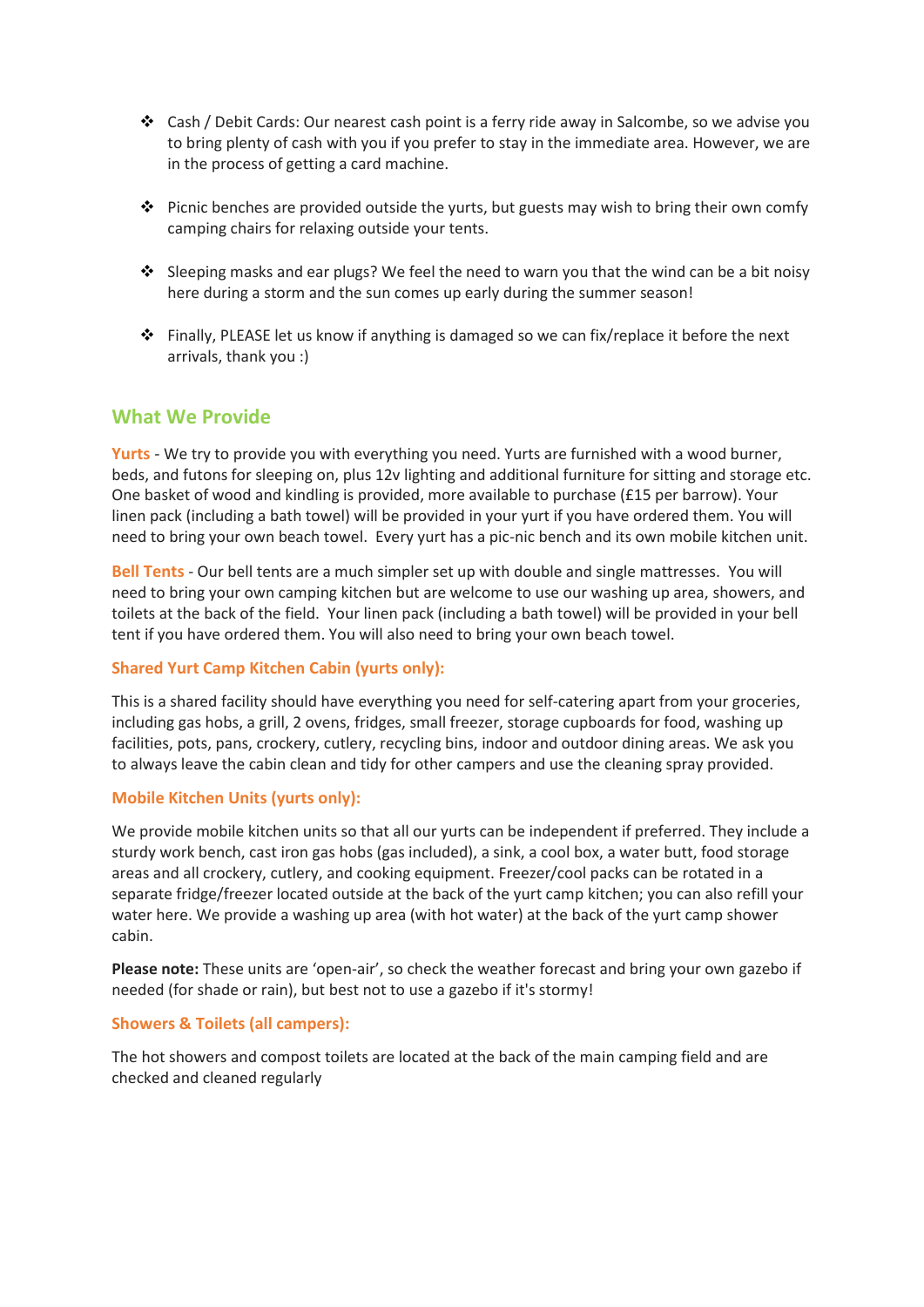#### **How to Get Here** - The High Nature Centre, East Portlemouth, TQ8 8PN

**Directions if driving:** Take the M5 South, then the A38. From the A38, head for Kingsbridge (either via Wrangaton Cross then Loddiswell or via Dartington and Totnes). Kingsbridge is a good place to buy your groceries. From Kingsbridge take the A379 towards Dartmouth, through the villages of West Charleton and East Charleton (Ashby's Easy Store is the last stop for fuel and supplies). At Frogmore, Turn OFF your Sat Nav and turn right over the little bridge and follow the signs to East Portlemouth. Take the left turning to Ford (NOT straight on to South Pool), the road bends right through Ford, then up a steep hill. Go straight on at cross roads at the top and carry on straight for a few minutes. The road bends then widens and straightens. Carry on past the recycling bins on your left, then take the right turn signed East Portlemouth and Gara Rock (next to huge water tower), follow this past East and West Prawle turnings, through S bend, then road narrows at High House Farm. The High Nature Centre is the track on your left opposite High House (signed Seacombe). Follow the signs... please park in the green parking area along the hedgerow, thank you. Well done, you made it! Time to settle in and relax :)

### **On Arrival**

We ask visitors to arrive between 4pm and 8pm on arrival days, and ask that you please contact us if you are substantially delayed ie. more than one hour behind your notified ETA / arrival time. Campers will be provided with wheelbarrows to transport their belongings to their yurts / bell tents / camping pitches.

### **Departure**

On the day of your departure we ask you to leave by 10am (please pre-arrange with us if you need to stay longer). You are kindly asked to leave everything in a clean and tidy condition - Thank you.

### **Children**

Some of the camp equipment can be dangerous if misused. Whilst we appreciate it's important for children to be able to roam freely, it is your responsibility to ensure your children are safe and they tidy up the shared spaces before they leave. We ask you to please supervise young children and let us know if anything is spilt or broken. **Please note:** Children may use the trampoline at their own risk.

#### **Dogs**

Dogs are an additional £10 per dog, hopefully you have already paid for your dog at the time of booking. Please ensure your dog is flea free before you leave your home or there will be an additional cleaning charge). Please bring a small spade with you so that you can dispose of any dog waste into the hedgerows away from foot paths. Dogs must be always kept under control and on a lead.

#### **Open Fires, BBQ's, and Braziers**

We have a limited number of BBQ's and braziers here. You are welcome to BYO. We ask all campers to raise them off the ground. We have lots of large stones/rocks which can be used to raise them if needed. Please ensure you place your brazier or BBQ in a location where the prevailing wind blows away from your tent.